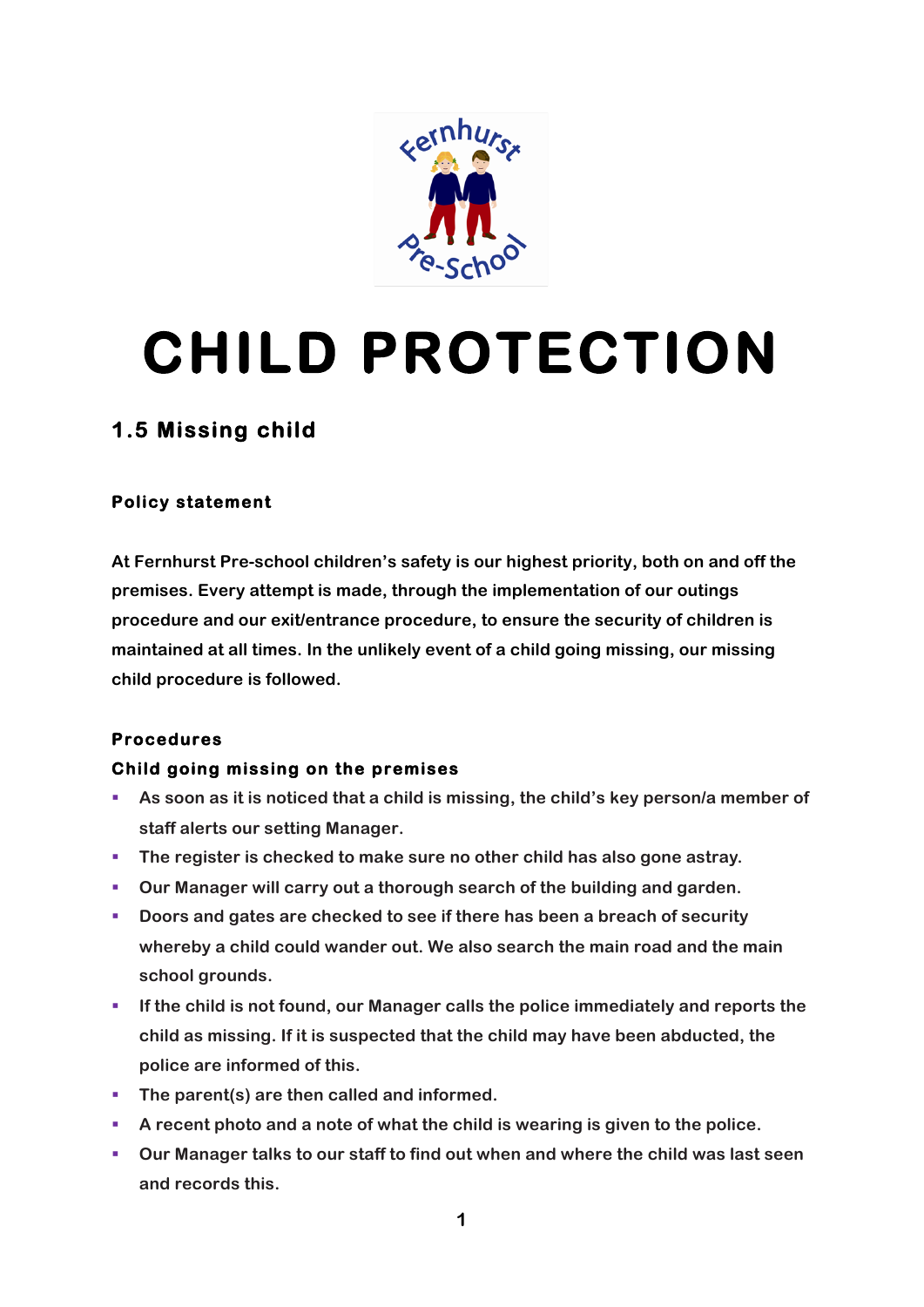§ **Our Manager contacts our Chair and reports the incident. Our Chair comes to the provision immediately to carry out an investigation, with our management team where appropriate.**

#### **Child going missing on an outing**

**This describes what to do when our staff have taken a small group on an outing, leaving our Manager and/or other staff back in our setting premises. If our Manager has accompanied children on the outing the procedures are adjusted accordingly. What to do when a child goes missing from a whole group outing may be a little different, as parents usually attend and are responsible for their own child.** 

- As soon as it is noticed that a child is missing, the staff members on the outing **ask children to stand with their designated carer and carry out a headcount to ensure that no other child has gone astray.**
- § **One staff member searches the immediate vicinity, but does not search beyond that.**
- § **Our senior staff member on the outing contacts the police and reports that child as missing.**
- Our Manager is contacted immediately (if not on the outing) and the incident is **recorded.**
- Our Manager contacts the parent(s).
- § **Our staff take the remaining children back to the setting as soon as possible.**
- § **According to the advice of the police, a senior member of staff, or our Manager where applicable, should remain at the site where the child went missing and wait for the police to arrive.**
- § **A recent photo and a description of what the child is wearing is given to the police.**
- § **Our Manager contacts our Chair and reports the incident. Our Chair comes to our premises immediately to carry out an investigation, with our management team (where appropriate).**
- § **Our staff keep calm and do not let the other children become anxious or worried.**
- § **When the child is found we talk to, take care of and comfort them and inform all involved in the search that they have been found.**
- § **If may be best for the child to remain at Pre-school or to go home.**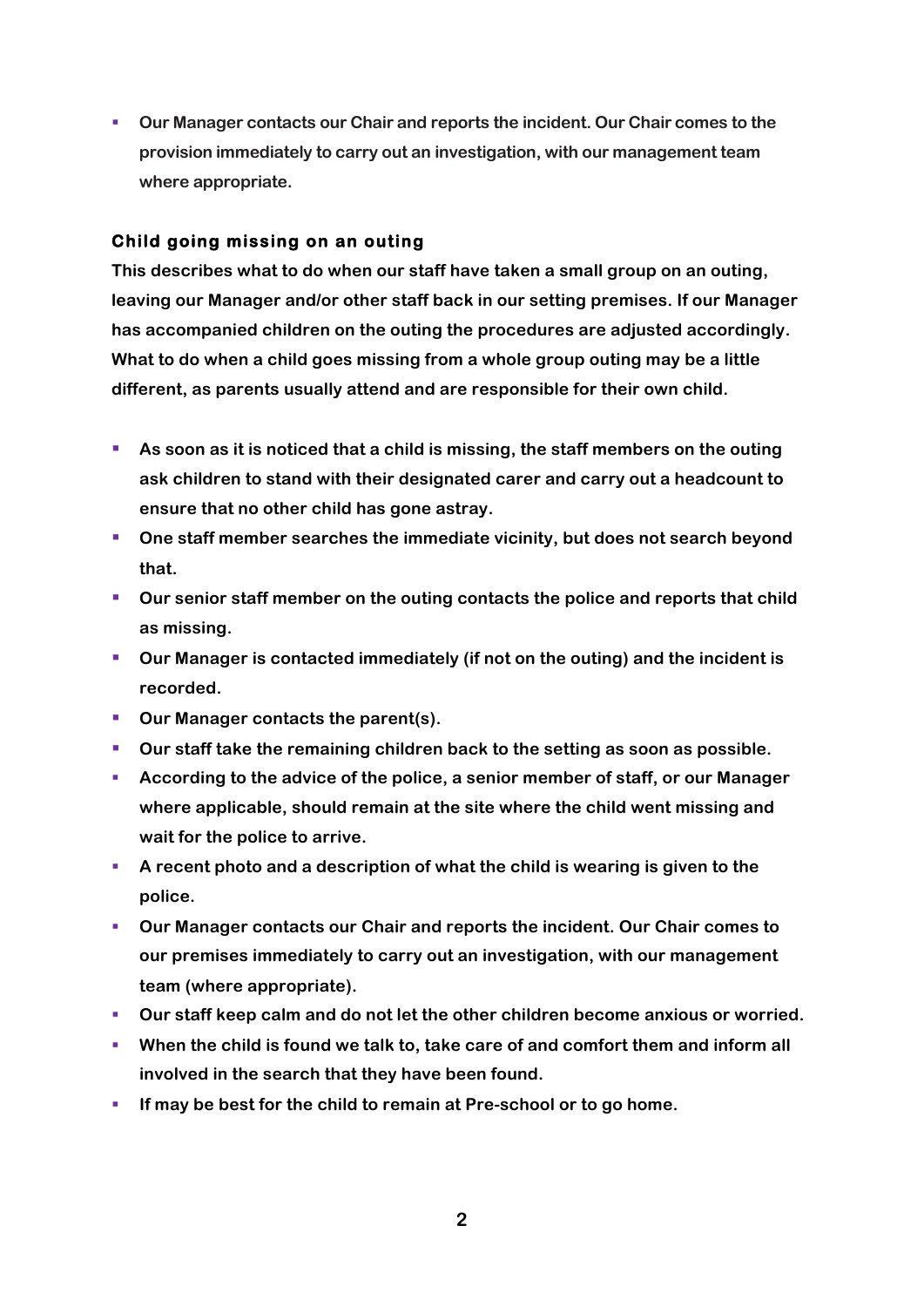§ **If the child is injured a report would be made under RIDDOR (Reporting of Injuries, Diseases and Dangerous Occurrences Regulations to the Health and Safety Executive (HSE)**

#### **The investigation**

- § **Ofsted are informed as soon as possible and kept up-to-date with the investigation.**
- Our Chair carries out a full investigation, taking written statements from all our **staff and volunteers who were present.**
- § **Our Manager, together with a representative of our management team speaks with the parent(s) and explains the process of the investigation.**
- The parent(s) may also raise a complaint with us or Ofsted.
- Each member of staff present writes an incident report detailing:
	- **- The date and time of the incident.**
	- **- Where the child went missing from e.g. the setting or an outing venue.**
	- **- Which staff/children were in the premises/on the outing and the name of the staff member who was designated as responsible for the missing child.**
	- **- When the child was last seen in the premises/or on the outing, including the time it is estimated that the child went missing.**
	- **- What has taken place in the premises or on the outing since the child went missing.**
	- **- The report is counter-signed by the senior member of staff and the date and time added.**
- § **A conclusion is drawn as to how the breach of security happened.**
- **EXECTE:** If the incident warrants a police investigation, all our staff co-operate fully. In this **case, the police will handle all aspects of the investigation, including interviewing staff and parents. Children's social care may be involved if it seems likely that there is a child protection issue to address.**
- **In the event of disciplinary action needing to be taken, Ofsted are advised.**
- The insurance provider is informed.

## **Managing people**

- § **Missing child incidents are very worrying for all concerned. Part of managing the incident is to try to keep everyone as calm as possible.**
- § **Our staff will feel worried about the child, especially the key person or the designated carer responsible for the safety of that child for the outing. They may**